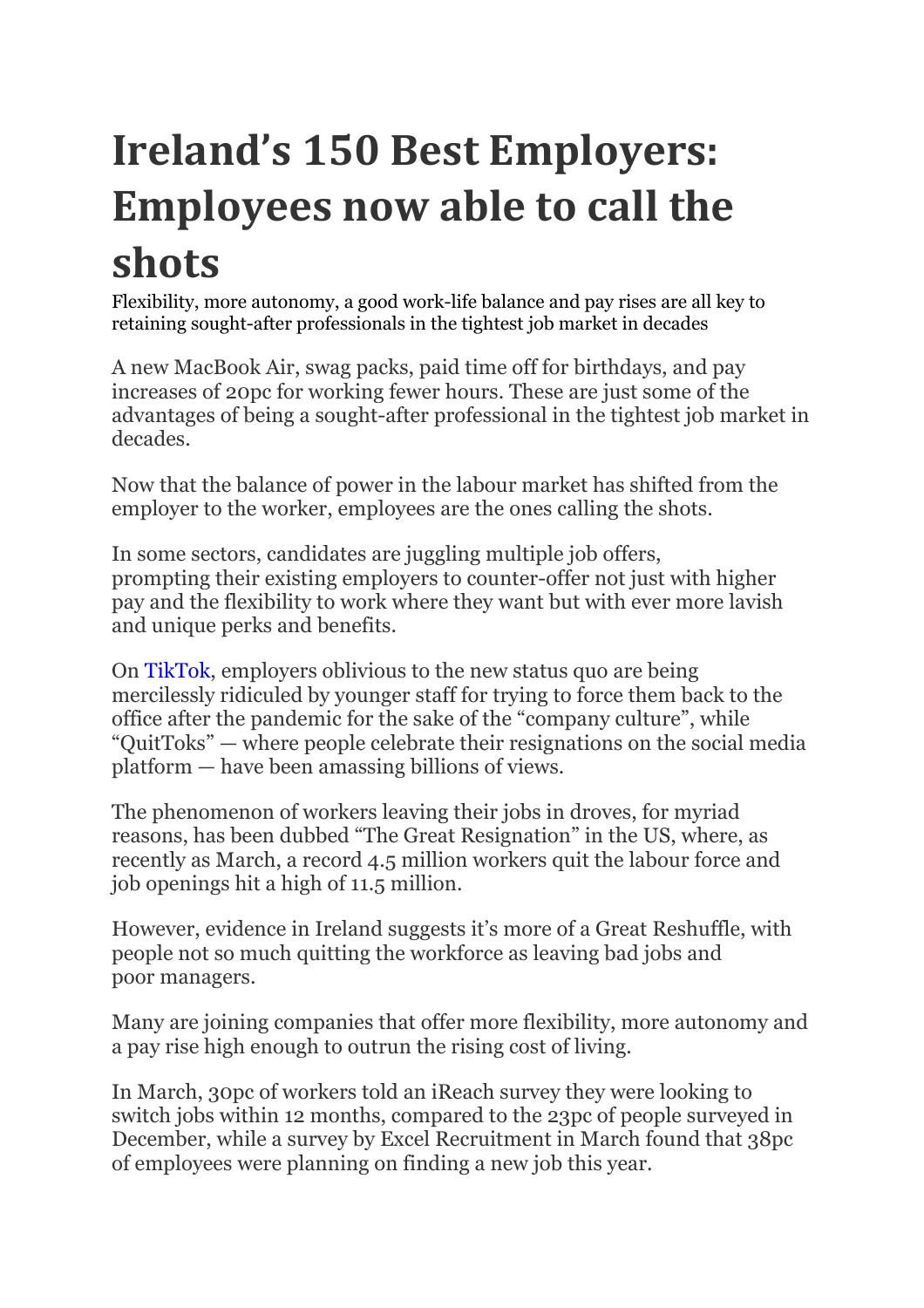But a surge in job vacancies — at a time when the unemployment rate has returned to pre-Covid levels — and rising wage demands are creating a headache for companies already battling soaring energy and supply-chain costs.

The Excel Recruitment Employee-Employer Feedback Survey showed 52pc of employers were planning to raise pay this year.

Barry Whelan cannot remember such a frenetic pace of hiring since he set up Excel 20 years ago.

"It's getting very, very like the Celtic Tiger," the CEO says. "Companies are doing as much as they can to retain staff. It's very challenging on all fronts because the market is overheated, despite the war in Ukraine, and there's a big labour shortage.

"Employees are looking to move jobs for greater work-life balance and a change of scene and we're seeing spectacular counter-offers from employers. If you're a valued employee, your employer will absolutely do their best to hang onto you because business is good.

"Obviously, this is a bit of a nightmare (for recruiters) because a candidate might have gone all the way through rounds of interviews and in comes this counter-offer from their own employer, which is really pushing wage inflation. One consultant on my team placed a pharmacy manager in a job that paid  $\epsilon$ 40,000 and involved a 40-hour week, but their employer upped their pay to  $\epsilon$ 50,000 and reduced their work week to 35 hours.

"A project manager we got a job offer for really wanted a better work-life balance. We got her a great work-from-home job and a really good benefits package that she didn't have before. But her employer basically allowed her to drop to a four-day week from home, gave her a 20pc pay increase, and introduced a range of benefits for her."

Whelan says companies that already have a great benefits package fail to communicate the range of benefits they already have to employees, leaving them vulnerable to savvier rivals.

"One of our clients is a nice young fashion start-up who is on the ball, so when you start working for them you get a swag pack delivered to your home, along with a MacBook Air, a keyboard and a mouse," he says.

"In their swag pack, they have company merchandise, like a branded water bottle, and in the pack they outline the benefits that people get, which include the ability to go from 25 days' annual leave to 30 days by buying holidays, the bike-to-work scheme, a company savings club, health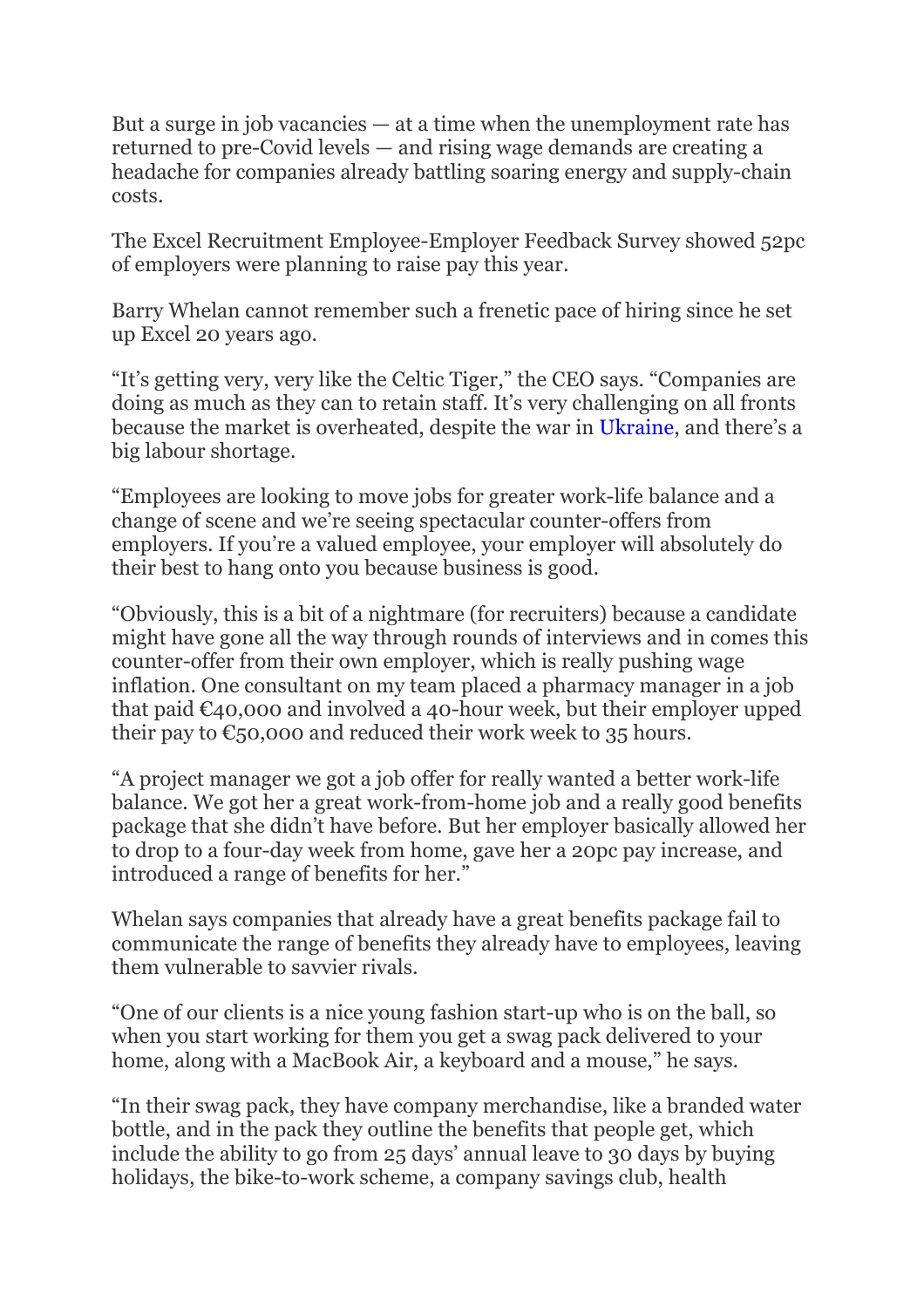insurance, a strong pension, Taxsaver tickets (for public transport use), and early maternity leave."

## **Retaining talent**

Niall O'Callaghan, a partner at Lockton Insurance Brokers Ireland who advises employers on how to offer benefits that can attract and retain talent, says the type of perks and benefits that companies offer has evolved as a result of the pandemic from the free meals offered by tech giants.

"You're seeing more support for covering travel costs to entice people back to work," he says.

"There might be support for people on their tax returns and providing access to digital tools that make it easier to apply for a mortgage and other digital

technologies to help people manage their finances and their health. Life cover, pensions and health insurance, more employees are seeing that as crucial, but they are also asking, 'what else is my employer doing to improve my well-being and create an environment where I can thrive?'. Be it financial well-being or mental or physical health, individuals want to feel supported to develop and thrive.

"Mental well-being is now hugely important, as is supporting female health and well-being. Organisations are asking if people need assistance with IVF or surrogacy. There's innovation in that space where employers are really helping people with the big stresses and strains on their lives. Forwardthinking organisations are looking at how they can take care of their people as they go through life's various challenges."

Last month, Lidl announced the 6,000 people who work at its stores, regional distribution centres and offices across the island of Ireland would be entitled to paid fertility leave. The German discount supermarket chain — which began a hiring spree of 750 people last year — said all employees undergoing IVF treatments would be offered two days paid leave for each cycle.

The new fertility policy was part of a benefits package relaunch that includes compassionate leave for employees affected by early pregnancy loss or miscarriage, menopause support resources, maternity leave, adoptive leave, fostering leave and carers leave. In 2021, Lidl became the first company in Ireland to recognise early pregnancy loss and miscarriage as a bereavement in a compassionate leave policy, offering three days at full pay to all employees, regardless of gender, including those with a surrogate mother affected by an early pregnancy loss or miscarriage. Employees also